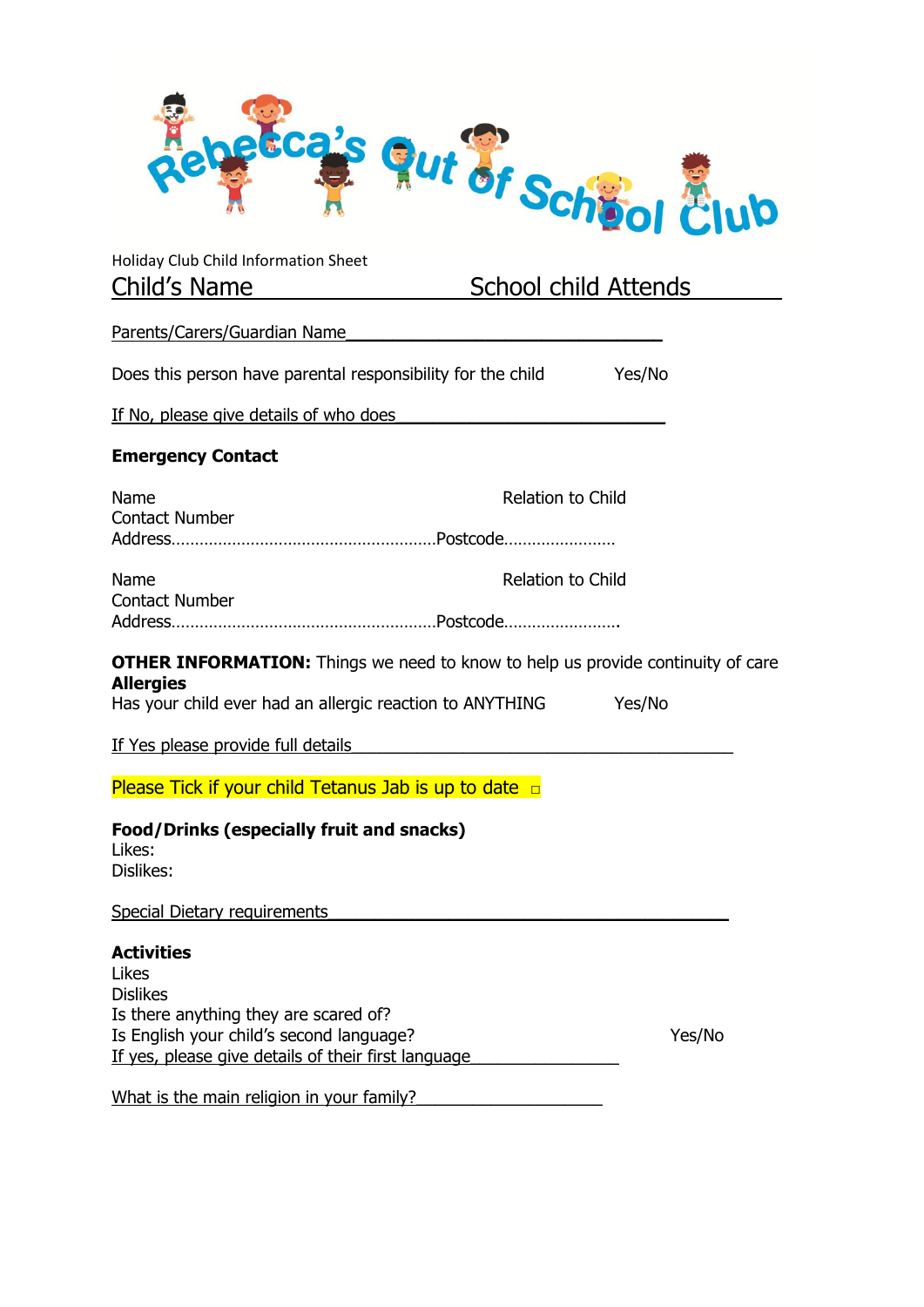

Are there any festivals or special occasions celebrated in your culture that your child will be taking part in and that you would like to see acknowledged and celebrated while he/she is in our setting?

| <b>Health</b>                                                                              |                  |  |
|--------------------------------------------------------------------------------------------|------------------|--|
| Does your child have any of the following                                                  |                  |  |
| Asthma/Breathing problems<br><b>Skin Conditions</b>                                        | Yes/No<br>Yes/No |  |
| <b>Hearing Difficulties</b>                                                                | Yes/No           |  |
| <b>Sight Difficulties</b>                                                                  | Yes/No           |  |
| <b>Speech Difficulties</b>                                                                 | Yes/No           |  |
| Any long term illness/conditions                                                           | Yes/No           |  |
| If you have answered Yes to any of the above, please give details below.                   |                  |  |
|                                                                                            |                  |  |
|                                                                                            |                  |  |
|                                                                                            |                  |  |
|                                                                                            |                  |  |
|                                                                                            |                  |  |
|                                                                                            |                  |  |
| <b>Arrival/Departure</b>                                                                   |                  |  |
| List the names of anyone (other than parents) who will be delivering/collecting your child |                  |  |
|                                                                                            |                  |  |
|                                                                                            |                  |  |
|                                                                                            |                  |  |
|                                                                                            |                  |  |
|                                                                                            |                  |  |
|                                                                                            |                  |  |
|                                                                                            |                  |  |
|                                                                                            |                  |  |

## **Is there anyone who should not have contact with your child or is legally prevented Yes/No** If yes please give

details…………………………………………………………………………………………………

## **Anything Else:**

Is there anything else you think we should know in order to meet the needs of your child? Or anything you have concerns about.